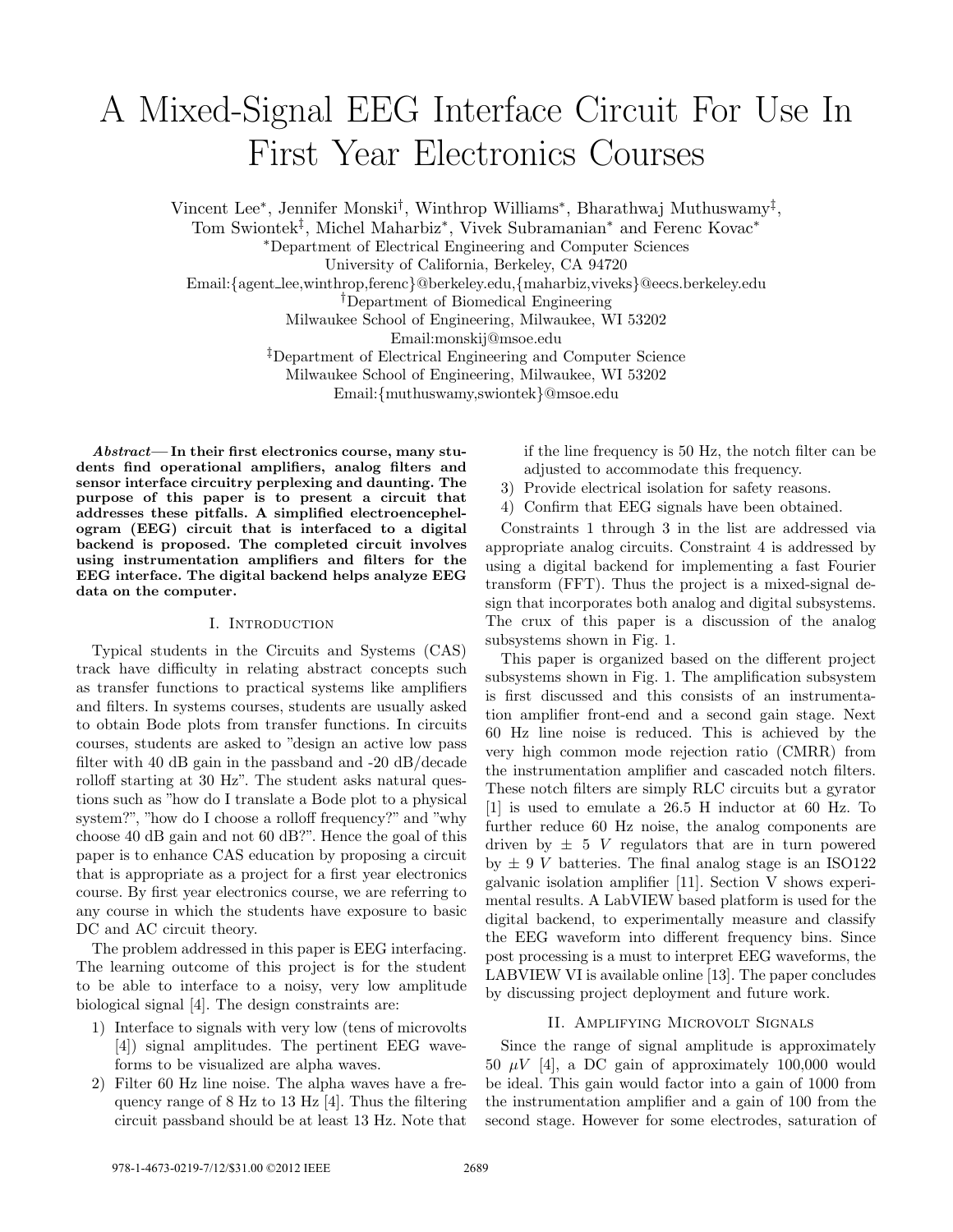

Fig. 1: The analog subcircuits for the mixed-signal EEG interface. The instrumentation amplifier U1 is an INA114, the operational amplifiers U2 and U3 are TLC277s. Since a discussion of transfer functions are included in first year electronics courses, the student is asked to derive theoretical transfer functions for the associated analog subsystems. For clarity purposes, the power supplies and isolation circuits are not shown.

the instrumentation amplifier was observed because of the very small (tens of mVs) voltage differences between the electrodes. Reducing the gain of the instrumentation amplifier front end resolved this issue. Hence pick a gain of 100 for the instrumentation amplifier and 100 for the gain stage. Note that other combinations of gain values are also possible, the limiting factor is instrumentation amplifier saturation. However, the first stage must be an instrumentation because of the high common mode rejection ratio (CMRR) required for amplifying very low amplitude signals.

## A. The Instrumentation Amplifier Front-End

The instrumentation amplifier is a Texas Instruments INA114 [5]. The gain of this instrumentation amplifier stage is given by  $Eq.(1)$ 

$$
\frac{\mathsf{V}_{\text{instr}}}{\mathsf{E1} - \mathsf{E2}} = 1 + \frac{50k\Omega}{\mathsf{Rg}}\tag{1}
$$

E1, E2 are connected to the electrodes. The ground of the instrumentation amplifier is connected to the subject's left ankle, and to the common ground of the circuit. This is necessary to make sure the subject is not floating with respect to the circuit reference.

Choosing a gain of 100 for the instrumentation amplifier for EEG, the value of Rg (nearest 1% tolerance) obtained from the datasheet [5] is highlighted in Eq.(2).

$$
Rg = 511 \Omega
$$
 (2)

Note that the value of  $R<sub>g</sub>$  above corresponds to a gain of 98.8. It is important that Rg have a tolerance of  $\pm 1\%$ [5] to minimize noise contributions from the gain resistor itself.

# B. The Gain Stage

The gain stage is U2A in Fig. 1 and is a non-inverting amplifier [3]. All operation amplifiers are TLC277CP [12]. The DC transfer function of this stage is given by Eq.(3).

$$
\frac{V_{\text{gain}}}{V_{\text{DC}}} = 1 + \frac{\text{R3}}{\text{R2}} \tag{3}
$$

Eq.(3) is obtained by understanding that the capacitor  $C2 = 10 nF$  acts like an open-circuit at DC because of its very high impedance. In Fig. 1, R2 is a 5k linear potentiometer that is set to  $1k\Omega$ . Hence using the parameter values for U2A from Fig. 1 in Eq.  $(3)$ , a DC gain of 101 is obtained from U2A.

Thus the net DC gain from the amplifier subsystem is the product of  $Eq.(1)$  and  $Eq.(3)$ . Using the parameter values from Fig. 1, Eq.(4) is obtained for the total DC gain.

$$
98.8 \times 101 = 9978
$$
 (4)

A gain of 9978 implies that a 50  $\mu$ V signal would be amplified to approximately 0.5 V.

# III. Filtering 60 Hz Line Noise

### A. Instrumentation Amplifier

The common mode rejection ratio is a measurement used to gauge the differential gain of an amplifier against its common mode gain [4], Eq.(1).

Utilizing an instrumentation amplifier with a high common rejection ratio in the first stage significantly decreases the 60 Hz noise in the signal. To measure the common mode rejection ratio of the instrumentation amplifier, the differential gain of the amplifier was first measured at a given frequency (60 Hz); next, the inverting and noninverting inputs of the instrumentation amplifier were shorted together, such that only common mode voltage was extending into the amplifier. For this testing, an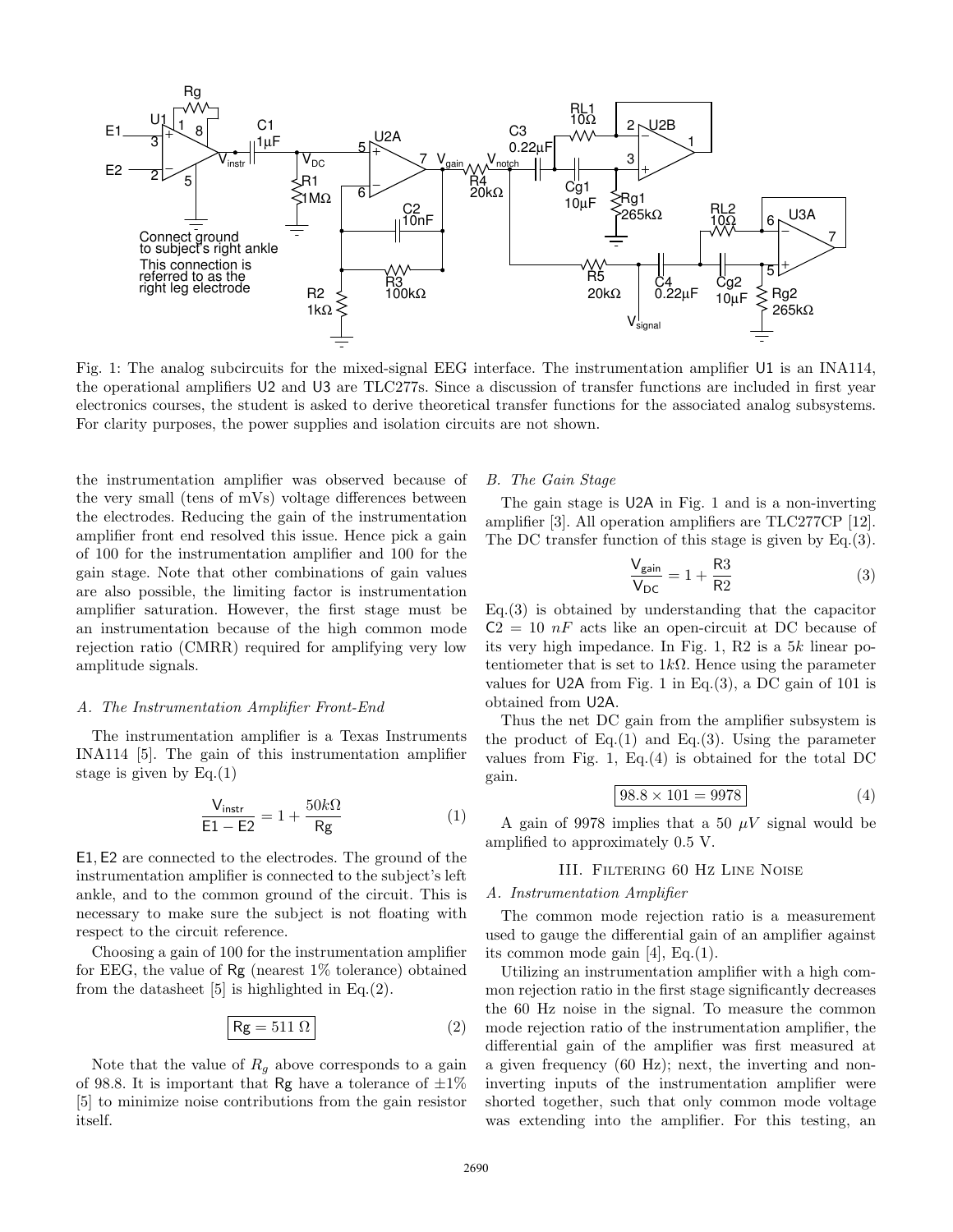Aglient 33120A function generator was used due to its ability to generate small amplitude signals when examining difference mode (to prevent saturation of the instrumentation amplifier) and also large amplitude signals for examination of the common mode gain. The CMRR result is shown in Eq. $(5)$ .

$$
CMRR = 20 \log_{10} \frac{A_d}{|A_{cm}|} = 20 \log_{10} \frac{98.8}{A_{cm}} \approx 110 \, dB \quad (5)
$$

## B. DC blocker

Although the DC blocker is not part of the 60 Hz filtering circuit, it filters DC offset voltages that propagate through the instrumentation amplifier. This is evident from Eq.(6) that shows the transfer function of the DC blocker (simplified using component values).

$$
\frac{\mathbf{V}_{\mathbf{DC}}(s)}{\mathbf{V}_{\mathbf{instr}}(s)} = \frac{s}{s + \frac{1}{\mathsf{RICI}}} = \frac{s}{s + 1}
$$
(6)

The frequency response of the gain stage is only apparent at high frequencies because of the  $10 nF$  capacitor in Fig. 1. But probably the most important filtering circuit is the notch filter, the topic of the next subsection.

# C. The Notch Filter

The notch filter provides additional 60 Hz filtering. The RCL model of one notch filter<sup>1</sup> in Eq.(9) shown in Fig. 2.



Fig. 2: An RCL notch filter. The inductor is realized using an operational amplifier based gyrator or impedance inverter.

The active operational amplifier based circuit in Fig. 2 at node A has an impedance given by Eq.(7).

$$
\mathbf{Z}_{\mathbf{A}}(s) = \mathbf{R}_{\mathsf{L}} + s\mathbf{R}_{\mathsf{L}}\mathbf{R}_{\mathsf{g}}\mathbf{C}_{\mathsf{g}} \tag{7}
$$

Hence the operational amplifier circuit realizes an inductor with  $L = R_L R_g C_g$  and series resistance  $R_L$ .

Now, the transfer function of the second circuit in Fig. 2 given by Eq.(8) (assuming  $R_L = 0$ ).

$$
\frac{\mathbf{V_{out}}(s)}{\mathbf{V_{in}}(s)} = \frac{\frac{1}{sC} + sL}{R + \frac{1}{sC} + sL}
$$
(8)

For the parameter values in Fig. 1,  $R_L \ll R_g$  and hence the assumption that  $R_L$  can be neglected is valid. Also,  $L = (10 \Omega) \cdot (265 \text{ k}\Omega) \cdot (10 \mu F) = 26.5 \text{ H}$ . For an excellent description of why such a large inductor value is needed, please refer to [2].

Using the parameter values from Fig. 1 the transfer function of the first notch filter is shown in Eq.(9).

$$
\frac{\mathbf{V}_{\text{notch}}(s)}{\mathbf{V}_{\text{gain}}(s)} \approx \frac{s^2 + 171527}{s^2 + 754.7s + 171527}
$$
(9)

# D. Bode Plot

The Bode magnitude plot of  $\frac{\mathbf{V}_{\text{signal}}(s)}{\mathbf{E1}-\mathbf{E2}(s)}$  from Fig. 1 is shown in Fig. 3. Both simulation<sup>2</sup> and experimental data are plotted.



Fig. 3: The simulation bode plot (blue) versus the experimental bode plot (red). Simulation was carried out using MultiSim [8] (a SPICE [10] graphical front end). Experimental data was obtained by using a 80 dB attenuator to input a 100  $\mu$ V sinusoid with varying frequency and then measuring the amplitude of the output.

## E. Power Supply

In order to avoid line noise from the DC power supplies, the LM7805 [6] regulator for 5 V and LM7905 [7] for  $-5$  V were used; dual supplies are used for larger output swing. The regulators are driven by  $\pm 9$  V batteries. 0.1  $\mu$ F filter capacitors were used at regulator outputs for stability and further filtering. The circuit should either be driven by batteries or an isolated supply for safety reasons and for minimizing line noise.

 $1$ <sup>1</sup>The second notch filter in Fig. 1 has the same transfer function as the first. A second notch filter is used for more attenuation of line noise.

<sup>2</sup>For SPICE simulations, please set the transient iteration limit to 1000 and DC iteration limit to 2000 to avoid convergence errors.